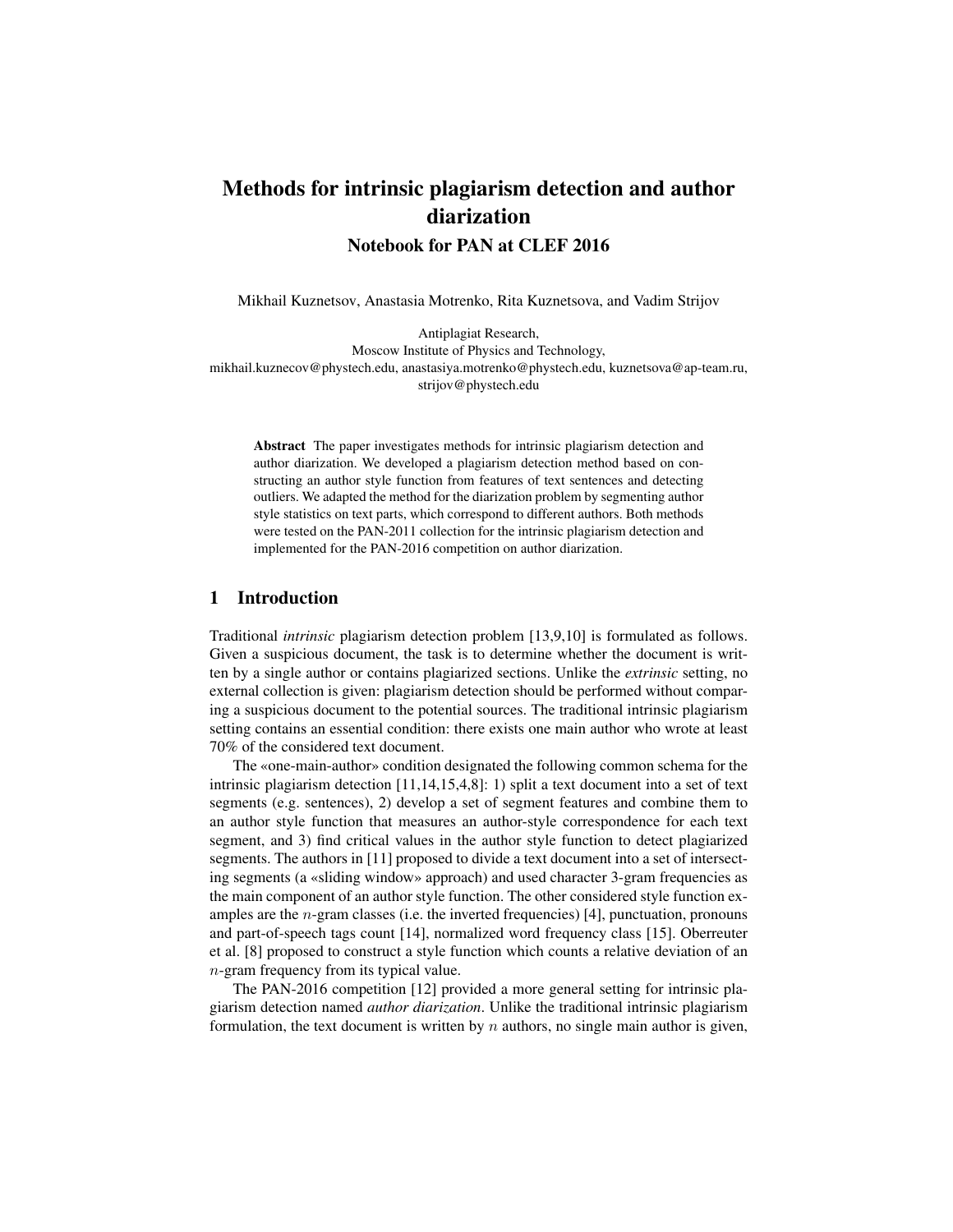and each author can contribute in arbitrary extent. The task is to distinguish exactly  $n$ authors in the given text document, where the number  $n$  can be known or unknown.

To deal with the full stack of PAN diarization problems (traditional intrinsic plagiarism detection, diarization with a given number of authors, diarization with an unknown number of authors) we propose a single algorithmic framework with slight modifications for each particular problem. First, we divide a text document into sentences and construct basic stylometric features for each sentence (character and word  $n$ -gram frequencies, punctuation and pronouns count). Second, we train a classifier over the constructed feature space using the PAN-2011 evaluation corpus. Third, having the classifier output (that can be also referred to as author style function over text sentences) we make 1) outlier detection for the intrinsic plagiarism problem, 2) classifier statistics segmentation for the diarization problem. If the number of authors is unknown, we compute its estimation by an exhaustive search maximizing a heuristical cluster measure.

## 2 Intrinsic plagiarism detection

We provide an algorithm description for the traditional intrinsic plagiarism framework and the more general author diarization problem. Three main stages of this method are: composing basic features for a text segment, constructing an author style function, and post-processing with outliers detection. An author style function is constructed as an output of a classifier trained on basic features.

*Problem setting.* Denote by D a collection of text documents. Each document  $d \in D$ has one main author who wrote its main part (at least 70% of a text); the other parts of a document may be written by other authors. The problem is to detect these intrusive fragments in a text document.

We formulate the intrinsic plagiarism problem as text segments classification. A text segment  $s$  is a sequence of symbols in a document  $d$  such that  $d$  splits into a set of segments  $S, d = \bigcup S$ . The problem is to find the labels  $a(s_i)$  such that  $a(s_i) = 0$  if the segment  $s_i$  is written by the main author, and  $a(s_i) = 1$  if the segment  $s_i$  contains

plagiarism. Our method exploits *per-sentence* approach [14] to the segment construction. Unlike the more commonly used sliding-window approach [11,4,8], the sentence method constructs disjoint segments of different length and detects plagiarism on sentence level. To split a document into sentences we use the standard nltk parser (sent\_tokenize from Natural Language Processing Toolkit, [5]).

To train a classification model we use the labeled collection from the PAN-2011 contest [13]. We use the similar notation for the ground truth information:  $y_i$  is an indicator variable showing whether the sentence  $s_i$  is written by the main author of document d. The sentence  $s_i$  is classified correctly if the label  $a(s_i)$  equals to the ground truth label,  $a(s_i) = y_i$ , for document d.

The initial label information  $y_i$  is given in the form of character labeling. Sentences are labeled by the rule: if more than a half of characters in  $s_i$  are plagiarized, then assign  $y_i = 1$ , otherwise  $y_i = 0$ .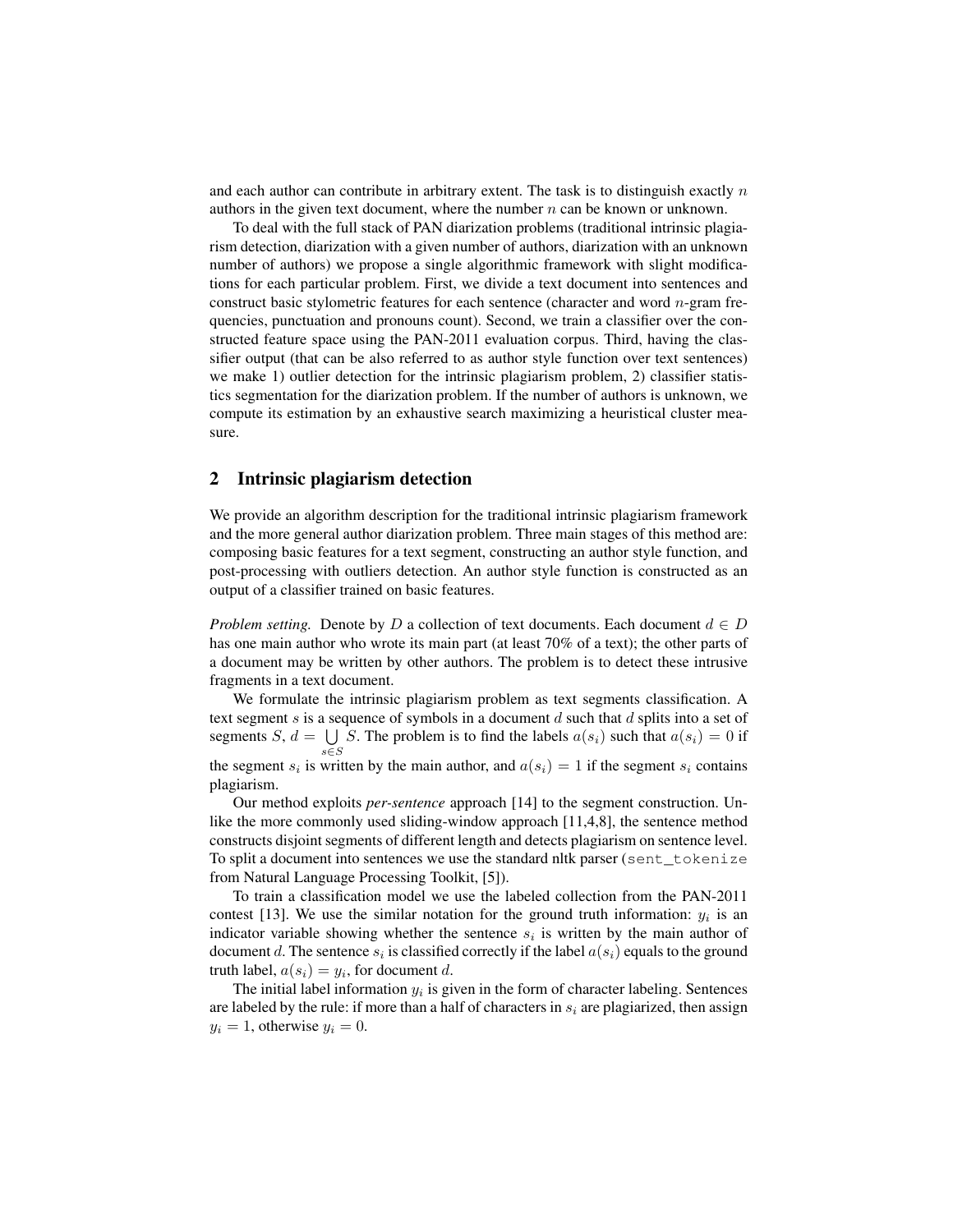#### 2.1 Features construction

To vectorize text sentences and construct feature description, mapping

$$
s_i^d \mapsto \mathbf{x}_i^d \in \mathbb{R}^n,
$$

the common methods from [11,14,15] were implemented with slight modifications. The list of methods is provided below.

*Word frequencies.* A word frequency feature is based on analyzing occurrences of text words  $w$ , the lowercased sequences of letter characters excepting the stopwords. Let  $n_d(w)$  be a number of occurrences of word w in document d,  $n_s(w)$  is a number of occurrences of word w in sentence s, and  $w_d^*$  is the most frequent word in document d. By  $\nu_d^s(w)$  denote a *relational frequency* of word w in document d without sentence s:

$$
\nu_d^s(w) = \log_2 \frac{n_d(w_d^*)}{n_d(w) - n_s(w) + 1}.\tag{1}
$$

A relational frequency (1) characterizes specificity of word  $w$  in sentence  $s$ . Similarly, a set of word frequencies  $\nu_d(s) = \{\nu_d^s(w) : w \in s\}$  characterizes specificity of sentence s: the more specific words has the sentence, the more it deviates from the main author style. The mean, 5% and the 95% percentiles of a set  $\nu_d(s)$  compose feature description for sentence s. That is, for each sentence the algorithm constructs three wordbased features that can be interpreted as 1) mean frequency of words in a sentence, 2) frequency of the most rare word in a sentence, 3) frequency of the most frequent word in a sentence.

n*-gram frequencies.* Together with word frequencies the algorithm computes the ngram character frequencies using the same technique as above. The only difference is text parsing: the document and each sentence are splitted into character  $n$ -grams instead of words. Finally, the algorithm computes three statistics (mean, 5% and 95% percentiles) for each sentence and for each  $n$ . The experiments show that the best practice is to use 1-grams, 3-grams and 4-grams jointly. That is, the resulting  $n$ -gram feature returns nine statistics, three for each of the considered *n*-grams.

*Count and length.* For each sentence the algorithm computes the number of occurrences of the most common punctuation symbols  $(1, .2-)$  and the universal part-of-speech tags (VERB, NOUN, PRON, ADJ, ADV, ADP, CONJ, DET, NUM, PRT) using the nltk parser [5]. Since the sentence lengths differ, the counts are additionally normalized by the sentence words number.

Finally for each sentence the algorithm computes its length in characters, and the mean length of the sentence words.

#### 2.2 Classification and author style function

In this section we describe classification and outlier detection stages of plagiarism detection. The method constructs classifier function over vectorized sentences  $x_1, ..., x_m$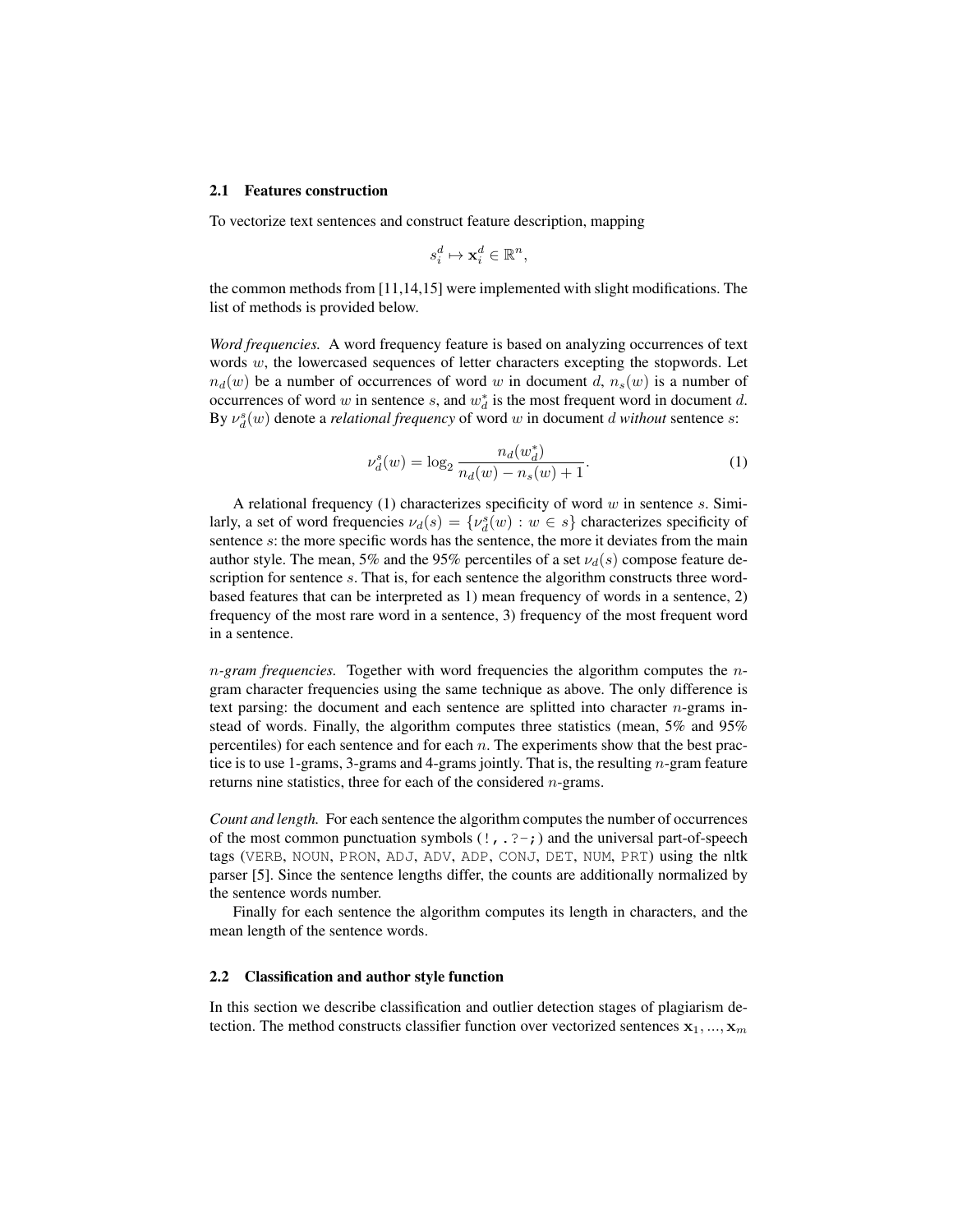and trains it according to the following schema. Each sentence  $s_i$  has a ground truth plagiarism label  $y_i$ . To consider the impact of nearby sentences, the classifier predicts label  $a(s_i)$  using two sentences from left and right of  $s_i$ . That is, to predict label  $a(s_i)$ classifier function f uses an extended description  $[\mathbf{x}_{i-2}; \mathbf{x}_{i-1}; \mathbf{x}_i; \mathbf{x}_{i+1}; \mathbf{x}_{i+2}]^T$ ,

$$
a(s_i) = f([\mathbf{x}_{i-2}; \mathbf{x}_{i-1}; \mathbf{x}_i; \mathbf{x}_{i+1}; \mathbf{x}_{i+2}]),
$$
\n(2)

and maximizes accuracy of prediction of the ground truth labels  $y_i$ .

To predict plagiarism labels the algorithm uses Scikit-learn implementation of the Gradient Boosting Regression Trees (GBRT) [6]. The optimal parameters (n\_estimators=200, max\_depth=4) were set by maximization of the Area-Under-Curve classification measure. The output of the GBRT model is also called an author style function: the model combines features and returns sentence scores  $a(s_1),..., a(s_m)$ , which indicate degree of mismatch with main author style.

In a final step the algorithm detects outliers in an author style statistics. The outlier sentences are finally labeled as plagiarized. The outlier detection method is thresholdbased: all sentences with a classifier label more than a certain threshold marked as outliers. A threshold is determined by a grid of quantiles of style function values. Among the 0.71,0.72,...,0.99 quantiles the algorithm chooses the one which optimizes the F1 measure for final plagiarism detection. For the PAN-2011 dataset an optimal quantile is 0.94. That means approximately 6% of the dataset sentences are plagiarized.



Figure 1: Plagiarism detection examples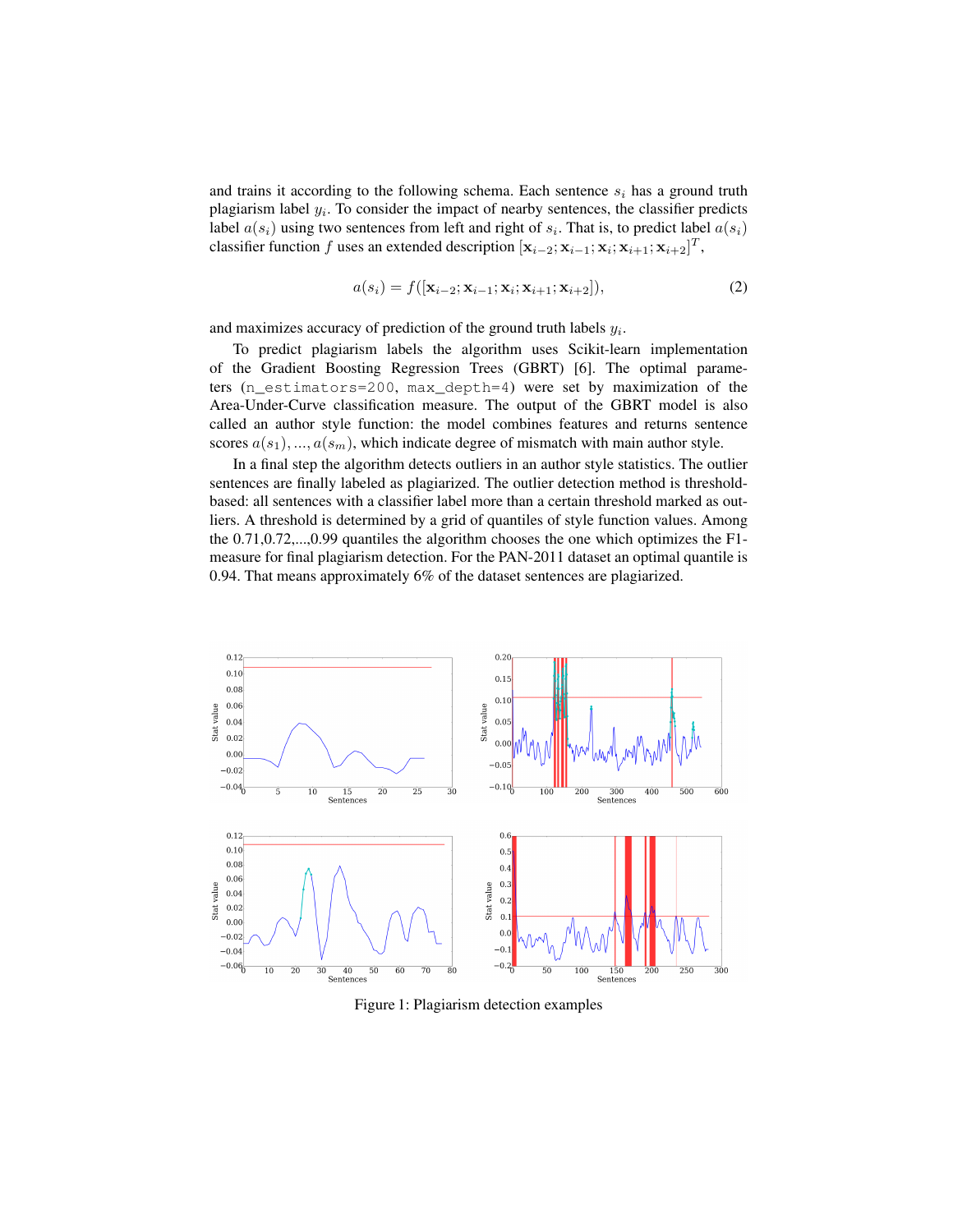Figure 1 shows the examples of the style function and detected outliers. Blue lines illustrate a classifier output ("Stat value" at y-axis), red lines — outlier thresholds. Red segments indicate detected plagiarism. In turn, cyanic coloured parts of the blue lines correspond to the ground truth information about plagiarized sentences. The upper figures show the cases when the detector works correctly, the bottom right and left illustrate the first- and second type errors, correspondingly.

## 3 Author diarization

The author diarization problem with given number of authors is to segment a document into parts corresponding to the different authors. No main author is given, each of writers can contribute in arbitrary extent.

### 3.1 Known number of authors

The intrinsic plagiarism method was adapted to solve the diarization problem. The algorithm splits a document into sentences and vectorizes sentences as it is described in section 2.1. The algorithm also uses a trained model (2) and computes the series statistics  $a(s_1), ..., a(s_m)$  for the sentences  $s_1, ..., s_m$ .



Figure 2: Segmentation examples

Instead of the outlier detection stage, the diarization method provides segmentation of series  $a(s_1),...,a(s_m)$  using the Hidden Markov Model approach with Gaussian emissions [7]. The algorithm uses hmmlearn [1] implementation of the Viterbi algorithm with fixed number of hidden components equalling to number of authors  $n$ . The examples of segmented time series are shown on figure 2 (number of authors  $n$  equals three on both figures).

## 3.2 Unknown number of authors

To deal with unknown number of authors we make its estimation computing an averaged t-statistic for all pairs of author segments. Iterating through probable number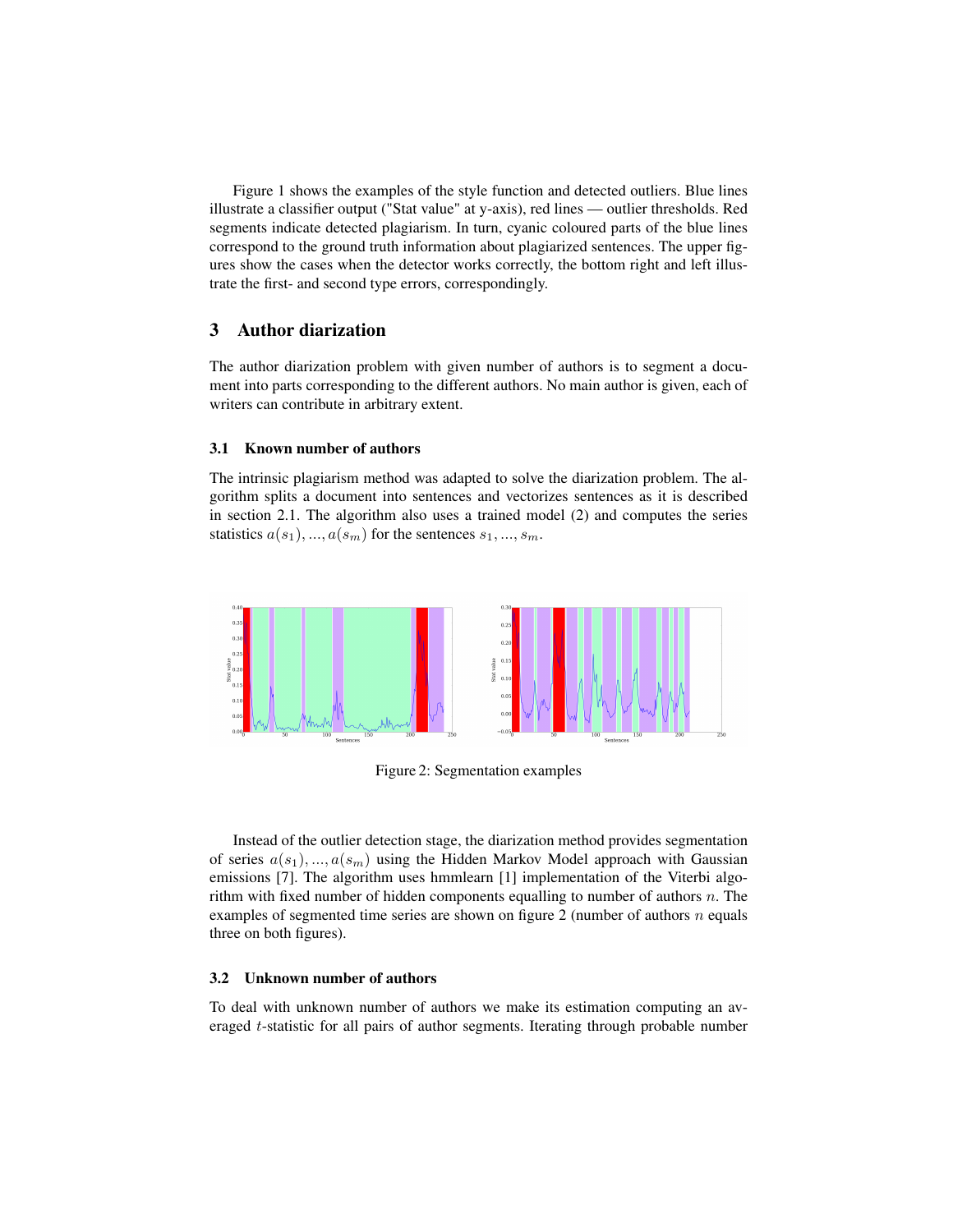of authors  $n$  from 2 to 20, the diarization method computes the time series segmentation  $c_1, ..., c_n$  for each n. For each segmentation it computes  $Q(n)$ , the measure of clusters discrepancy:

$$
Q(n) = \sum_{i,j=1}^{n} \frac{|m(c_i) - m(c_j)|}{\sqrt{\frac{\sigma(c_i)^2}{l(c_i)} + \frac{\sigma(c_j)^2}{l(c_j)}}},
$$

where  $m(c_i)$  is the mean of elements in cluster  $c_i, \sigma(c_i)$  is the mean deviation, and  $l(c_i)$ is the cluster size.

The final estimation  $\hat{n}$  maximizes clusters discrepancy  $Q(n)$ . Having obtained the estimation, the algorithm performs a diarization method with known number of authors  $\hat{n}$ .

## 4 Experiment

We conducted several computational experiments on the PAN-2011 collection for intrinsic plagiarism detection [2]. The test collection consists of 4753 documents and is splitted into 10 folds. Each folds contains 500 documents except for the smaller fold 10.

*Quality criteria.* The criteria from [10] and [3] were used to measure quality of the methods. By y denote a ground truth character plagiarism segment, a sequence of labeled characters in a document. By a denote a detected character plagiarism segment. By Y and A denote the sets of given and detected plagiarism segments, respectively.

Micro- and macro precision and recall criteria are defined as follows:

$$
\text{Prec}_{\text{micro}}(Y, A) = \frac{\left| \bigcup_{(\mathbf{y}, \mathbf{a}) \in (Y \times A)} (\mathbf{y} \cap \mathbf{a}) \right|}{\left| \bigcup_{\mathbf{a} \in A} \mathbf{a} \right|}, \quad \text{Rec}_{\text{micro}}(Y, A) = \frac{\left| \bigcup_{(\mathbf{y}, \mathbf{a}) \in (Y \times A)} (\mathbf{y} \cap \mathbf{a}) \right|}{\left| \bigcup_{\mathbf{y} \in Y} \mathbf{y} \right|},
$$
\n
$$
\text{Prec}_{\text{macro}}(Y, A) = \frac{1}{|A|} \sum_{\mathbf{a} \in A} \frac{\bigcup_{\mathbf{y} \in Y} (\mathbf{y} \cap \mathbf{a})}{|\mathbf{a}|}, \quad \text{Rec}_{\text{macro}}(Y, A) = \frac{1}{|Y|} \sum_{\mathbf{y} \in Y} \frac{\bigcup_{\mathbf{a} \in A} (\mathbf{a} \cap \mathbf{y})}{|Y|}.
$$

F1 measure is a combination of precision and recall for both micro and macro cases:

$$
F1 = 2 \frac{\text{Prec} \cdot \text{Rec}}{\text{Prec} + \text{Rec}}
$$

An overall score pladget is an F1-measure normalized by granularity:

$$
\text{pladget}(Y, A) = \frac{F1}{\log_2(1 + \text{gran}(Y, A))}.
$$

*Results.* The first series of experiment uses a cross-validation schema to estimate and compare different models on test folds. Take first five folds of the collection and construct five models. Each time use four of five folds for training, use the remaining fold as the test sample. Quality results for different models are shown on table 1. The best result (F1-measure 0.32, pladget 0.24) was achieved by the model tested on the fold 4.

The remaining folds of the collection were used to validate the model quality. Table 2 shows the results for a single best model, separately by folds 6-10 and on average. The finally achieved quality is 0.29 for macro F1-measure and 0.21 for macro-pladget.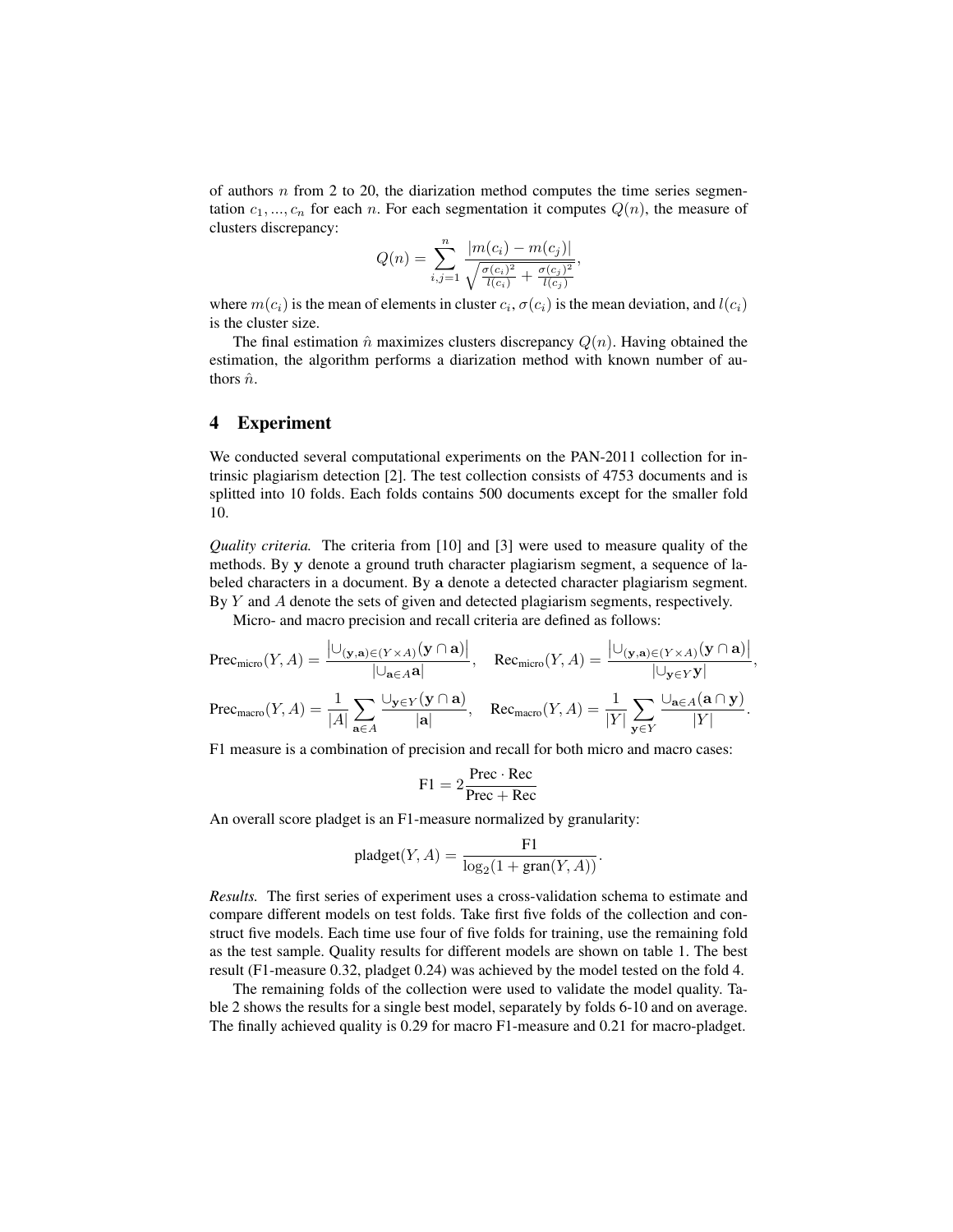Table 1: Results for test folds, selecting the best model

|          |      |  | Macro |  |  |                                                                                                                                | Micro |  |  |  |  |
|----------|------|--|-------|--|--|--------------------------------------------------------------------------------------------------------------------------------|-------|--|--|--|--|
|          |      |  |       |  |  | Test  F1-raw  Gran  Rec  Prec   F1  Pladget  Rec  Prec   F1  Pladget                                                           |       |  |  |  |  |
| fold $1$ | 0.43 |  |       |  |  | $\left  \frac{1.58}{0.36} \right  0.23 \left  0.28 \right $ 0.207 $\left  \frac{0.48}{0.43} \right  0.45 \left  0.329 \right $ |       |  |  |  |  |
| fold $2$ | 0.41 |  |       |  |  | $1.57$ $ 0.35 0.23 0.28 $ 0.205 $ 0.45 0.40 0.42 $ 0.311                                                                       |       |  |  |  |  |
| fold $3$ | 0.36 |  |       |  |  | $1.70$ $(0.30)0.20$ $(0.24)$ $0.168$ $(0.41)0.39$ $(0.40)$ $0.278$                                                             |       |  |  |  |  |
| fold $4$ | 0.45 |  |       |  |  | $\ 1.53\ 0.38\ 0.28\ 0.32\ $ 0.242 $\ 0.45\ 0.46\ 0.46\ 0.341$                                                                 |       |  |  |  |  |
| fold $5$ | 0.43 |  |       |  |  | $1.62$ 0.34 0.30 0.32 0.228 0.44 0.51 0.47 0.338                                                                               |       |  |  |  |  |

Table 2: Results for validation

|         |      | Macro |  |  |                                                                                                                                          | Micro |  |  |  |
|---------|------|-------|--|--|------------------------------------------------------------------------------------------------------------------------------------------|-------|--|--|--|
|         |      |       |  |  | Valid  F1-raw  Gran  Rec Prec F1  Pladget  Rec Prec F1  Pladget                                                                          |       |  |  |  |
| fold 6  | 0.43 |       |  |  | $1.62$ 0.39 0.22 0.28 0.203 0.50 0.40 0.45 0.320                                                                                         |       |  |  |  |
| fold 7  | 0.45 |       |  |  | $\ 1.73\ 0.39\ 0.25\ 0.31\ 0.213\ 0.48\ 0.46\ 0.47\ 0.323$                                                                               |       |  |  |  |
| fold 8  | 0.41 |       |  |  | $1.56$ $ 0.37 0.22 0.28 $ 0.203 $ 0.48 0.41 0.44 $ 0.326                                                                                 |       |  |  |  |
| fold 9  | 0.43 |       |  |  | $1.69$ 0.37 0.26 0.31 0.216 0.44 0.43 0.43 0.303                                                                                         |       |  |  |  |
| fold 10 | 0.36 |       |  |  | $1.48$ 0.33 0.19 0.24 0.186 0.43 0.34 0.38 0.290                                                                                         |       |  |  |  |
| mean    | 0.42 |       |  |  | $\boxed{1.62}$ $\boxed{0.37}$ $\boxed{0.23}$ $\boxed{0.29}$ $\boxed{0.206}$ $\boxed{0.47}$ $\boxed{0.41}$ $\boxed{0.44}$ $\boxed{0.315}$ |       |  |  |  |

## 5 Conclusion

The proposed intrinsic plagiarism detection method splits a text document into sentences, vectorizes the sentences, trains a classification model and finds outliers in the classifier output. To adapt the framework for the author diarization problem, it additionally segments an output statistics into a set of clusters corresponding to the different authors. If the number of authors is unknown, the method estimates it by maximization of cluster discrepancy measure.

The method was implemented to the PAN-2016 competition in author diarization [12]. The model achieved f1-measure 0.2 for the intrinsic plagiarism problem, bcubed-f measure 0.54 for author diarization with known number of authors, and bcubed-f measure 0.5 for unknown number of authors.

## References

- 1. Implementation of the hidden markov models in python. http://hmmlearn.readthedocs.io/en/latest/, accessed: 2016-05-10
- 2. The pan plagiarism corpus 2011. http://www.uni-weimar.de/en/media/chairs/webis/corpora/corpus-pan-pc-11/, accessed: 2016-05-24
- 3. Amigó, E., Gonzalo, J., Artiles, J., Verdejo, F.: A comparison of extrinsic clustering evaluation metrics based on formal constraints. Information retrieval 12(4), 461–486 (2009)
- 4. Bensalem, I., Rosso, P., Chikhi, S.: Intrinsic plagiarism detection using n-gram classes. In: EMNLP. pp. 1459–1464 (2014)